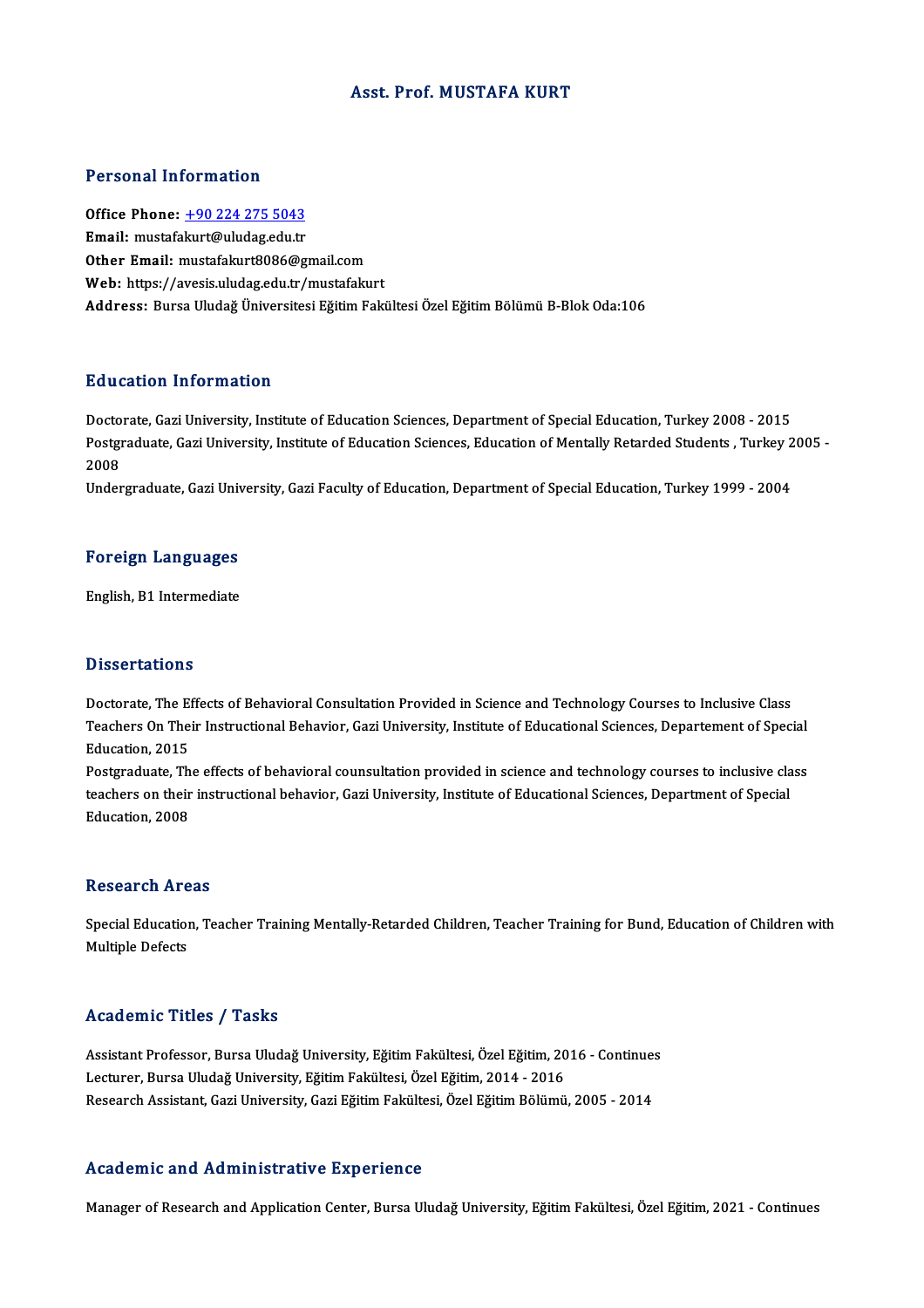### Courses

Courses<br>Akademik Becerilerin Öğretimi, Postgraduate, 2018 - 2019, 2019 - 2020, 2020 - 2021, 2021 - 2022<br>Teashing Science and Social Studies in Special Education, Undergraduate, 2020, 2021, 2021, 2022 SSArssss<br>Akademik Becerilerin Öğretimi, Postgraduate, 2018 - 2019, 2019 - 2020, 2020 - 2021, 2021 - 2022<br>Teaching Science and Social Studies in Special Education, Undergraduate, 2020 - 2021, 2021 - 2022<br>Observation in Priv Akademik Becerilerin Öğretimi, Postgraduate, 2018 - 2019, 2019 - 2020, 20<br>Teaching Science and Social Studies in Special Education, Undergraduate, 20<br>Observation in Private Education Institutions, Undergraduate, 2020 - 202 Teaching Science and Social Studies in Special Education, Under<br>Observation in Private Education Institutions, Undergraduate, 2<br>Seminer, Postgraduate, 2018 - 2019, 2019 - 2020, 2020 - 2021<br>Teaching Comitive Strategies, Bos Observation in Private Education Institutions, Undergraduate, 2020 - 2021<br>Seminer, Postgraduate, 2018 - 2019, 2019 - 2020, 2020 - 2021<br>Teaching Cognitive Strategies, Postgraduate, 2020 - 2021 LiteracyTeaching inSpecialEducation,Undergraduate,2018 -2019,2019 -2020,2020 -2021,2021 -2022 Teaching Cognitive Strategies, Postgraduate, 2020 - 2021<br>Literacy Teaching in Special Education, Undergraduate, 2018 - 2019, 2019 - 2020, 2020 - 2021,<br>Turkish Teaching in Special Education, Undergraduate, 2018 - 2019, 2019 Literacy Teaching in Special Education, Undergraduate, 2018 - 2019, 2019 - 2020, 2020<br>Turkish Teaching in Special Education, Undergraduate, 2018 - 2019, 2019 - 2020, 2020<br>Teaching Mathematics in Special Education, Undergra Turkish Teaching in Special Education, Undergraduate, 2018 - 2019, 2019 - 2020, 2020 - 2021<br>Teaching Mathematics in Special Education, Undergraduate, 2020 - 2021, 2021 - 2022<br>Özel Gereksinimli Bireylerin Eğitsel Değerlendi Teaching Mathematics in Special Education, Undergraduate, 2020 - 2021, 2021 - 2022<br>Özel Gereksinimli Bireylerin Eğitsel Değerlendirilmesi ve BEP, Postgraduate, 2018 - 2019, 2019<br>Instructional Adaptations, Undergraduate, 20 Özel Gereksinimli Bireylerin Eğitsel Değerlendirilmesi ve BEP, Postgraduate, 2018 - 2019, 2019 -<br>Instructional Adaptations, Undergraduate, 2019 - 2020, 2020 - 2021<br>SCHOOL AND INSTITUTION EXPERIENCE IN SPECIAL EDUCATION, Un SpecialEducation,Undergraduate,2017 -2018,2018 -2019,2020 -2021 SCHOOL AND INSTITUTION EXPERIENCE IN SPECIAL EDUCAT<br>Special Education, Undergraduate, 2017 - 2018, 2018 - 2019, ;<br>Special Education and Inclusion, Undergraduate, 2020 - 2021<br>Thesia Advisory IV, Bestareduate, 2021, 2022 Special Education, Undergraduate, 2017 - 2018<br>Special Education and Inclusion, Undergraduate<br>Thesis Advisory-IV, Postgraduate, 2021 - 2022<br>Special Education, Undergraduate, 2017 - 2018 Special Education and Inclusion, Undergraduate, 2020 - 2021<br>Thesis Advisory-IV, Postgraduate, 2021 - 2022<br>Special Education, Undergraduate, 2017 - 2018, 2018 - 2019, 2020 - 2021<br>Vüksek Lisans Uzmanlık Alan Dersi IV, Bestgr Thesis Advisory-IV, Postgraduate, 2021 - 2022<br>Special Education, Undergraduate, 2017 - 2018, 2018 - 2019, 2020<br>Yüksek Lisans Uzmanlık Alan Dersi-IV, Postgraduate, 2020 - 2021<br>Yüksek Lisans Uzmanlık Alan Dersi I. Postgradua Yüksek Lisans Uzmanlık Alan Dersi-IV, Postgraduate, 2020 - 2021<br>Yüksek Lisans Uzmanlık Alan Dersi-I, Postgraduate, 2018 - 2019, 2020 - 2021 SCHOOLANDINSTITUTIONEXPERIENCEINSPECIAL EDUCATION,Undergraduate,2018 -2019,2019 -2020 Yüksek Lisans Uzmanlık Alan Dersi-III, Postgraduate, 2019 - 2020, 2020 - 2021 Teaching Mathematics in Special Education, Undergraduate, 2018 - 2019, 2019 - 2020 Yüksek Lisans Uzmanlık Alan Dersi-III, Postgraduate, 2019 - 2020, 2020 - 2021<br>Teaching Mathematics in Special Education, Undergraduate, 2018 - 2019, 2019 - 2020<br>Science Teaching, Undergraduate, 2014 - 2015, 2015 - 2016, 20 Teaching Mathematics in Special Education, Undergraduate,<br>Science Teaching, Undergraduate, 2014 - 2015, 2015 - 2016<br>Thesis Advisory-II, Postgraduate, 2018 - 2019, 2019 - 2020<br>Thesis Advisory I, Postgraduate, 2019, 2019, 20 Science Teaching, Undergraduate, 2014 - 2015, 2015 - 2016<br>Thesis Advisory-II, Postgraduate, 2018 - 2019, 2019 - 2020<br>Thesis Advisory-I, Postgraduate, 2018 - 2019, 2020 - 2021<br>Vikaak Lisans Usmankk Alan Darsi II, Bostgradua Thesis Advisory-II, Postgraduate, 2018 - 2019, 2019 - 2020<br>Thesis Advisory-I, Postgraduate, 2018 - 2019, 2020 - 2021<br>Yüksek Lisans Uzmanlık Alan Dersi-II, Postgraduate, 2018 - 2019, 2019 - 2020, 2020 - 2021 Özel Eğitimde Fen ve Sosyal Bilgiler Öğretimi, Undergraduate, 2018 - 2019, 2019 - 2020 Yüksek Lisans Uzmanlık Alan Dersi-II, Postgraduate, 2018 - 2019, 2019 - 2020, 2020 - 2021<br>Özel Eğitimde Fen ve Sosyal Bilgiler Öğretimi, Undergraduate, 2018 - 2019, 2019 - 2020<br>Reading and Writing Instruction , Undergradua Özel Eğitimde Fen ve Sosyal Bilgiler Öğretimi, Undergraduate, 2018 - 2019, 2019 - 2020<br>Reading and Writing Instruction , Undergraduate, 2016 - 2017, 2017 - 2018, 2018 - 2019, 2019 - 2020<br>Educational and Behavioral Assessme Readii<br>Educa<br>2020<br>Thesis Educational and Behavioral Assessment and Evaluation, Und<br>2020<br>Thesis Advisory-III, Postgraduate, 2019 - 2020, 2020 - 2021<br>Instructional Adoptations Undergraduate, 2017, 2018, 2019 2020<br>Thesis Advisory-III, Postgraduate, 2019 - 2020, 2020 - 2021<br>Instructional Adaptations, Undergraduate, 2017 - 2018, 2018 - 2019 Thesis Advisory-III, Postgraduate, 2019 - 2020, 2020 - 2021<br>Instructional Adaptations, Undergraduate, 2017 - 2018, 2018 - 2019<br>Davranış Denetim Semineri-II, Undergraduate, 2016 - 2017, 2017 - 2018, 2018 - 2019<br>Teaching Pra Teaching Practice-II, Undergraduate, 2014 - 2015, 2015 - 2016, 2016 - 2017, 2017 - 2018, 2018 - 2019<br>Observation in Private Education Institutions, Undergraduate, 2017 - 2018, 2018 - 2019 Davranış Denetim Semineri-II, Undergraduate, 2016 - 2017, 2017 - 2018, 2018 - 2019<br>Teaching Practice-II, Undergraduate, 2014 - 2015, 2015 - 2016, 2016 - 2017, 2017 - 2018<br>Observation in Private Education Institutions, Unde Teaching Practice-II, Undergraduate, 2014 - 2015, 2015 - 2016, 2016 - 2017, 2017 - 2018, 2018 - 2019<br>Observation in Private Education Institutions, Undergraduate, 2017 - 2018, 2018 - 2019<br>Designing Instruction for Students Obser<br>Design<br>2019<br>Teach Designing Instruction for Students with Special Needs, Undergraduate, 2015 - 2016, 2016 - 2017, 2017 - 2018, 2018 -<br>2019<br>Teaching Mathamatics to Student with Mental Disability, Undergraduate, 2014 - 2015, 2015 - 2016, 2016 2019<br>Teaching Mathamat<br>2018, 2018 - 2019<br>Learning Dischilitie Teaching Mathamatics to Student with Mental Disability, Undergraduate, 2014 - 2015, 2015<br>2018, 2018 - 2019<br>Learning Disabilities, Undergraduate, 2016 - 2017, 2017 - 2018, 2018 - 2019, 2019 - 2020<br>Dayranya Denatim Saminari 2018, 2018 - 2019<br>Learning Disabilities, Undergraduate, 2016 - 2017, 2017 - 2018, 2018 - 2<br>Davranış Denetim Semineri-I, Undergraduate, 2016 - 2017, 2017 - 2018<br>Special Education, Undergraduate, 2016 - 2017, 2017, 2019, 201 Learning Disabilities, Undergraduate, 2016 - 2017, 2017 - 2018, 2018 - 2013<br>Davranış Denetim Semineri-I, Undergraduate, 2016 - 2017, 2017 - 2018<br>Special Education, Undergraduate, 2016 - 2017, 2017 - 2018, 2018 - 2019<br>Teach Davranış Denetim Semineri-I, Undergraduate, 2016 - 2017, 2<br>Special Education, Undergraduate, 2016 - 2017, 2017 - 2018,<br>Teaching Turkish, Undergraduate, 2016 - 2017, 2017 - 2018<br>Öğrenme Güelülderi, Undergraduate, 2016 - 201 Special Education, Undergraduate, 2016 - 2017, 2017 - 2018, 20<br>Teaching Turkish, Undergraduate, 2016 - 2017, 2017 - 2018<br>Öğrenme Güçlükleri, Undergraduate, 2016 - 2017, 2017 - 2018<br>Sebool Eunerianes and Inclusion Practises Teaching Turkish, Undergraduate, 2016 - 2017, 2017 - 2018<br>Öğrenme Güçlükleri, Undergraduate, 2016 - 2017, 2017 - 2018<br>School Experience and Inclusion Practices, Undergraduate, 2014 - 2015, 2015 - 2016, 2016 - 2017, 2017 - Öğrenme Güçlükleri, Undergraduate, 2016 - 2017, 2017 - 2018<br>School Experience and Inclusion Practices, Undergraduate, 2014 - 2015, 2015 - 2016, 201<br>Teaching Practice-I, Undergraduate, 2015 - 2016, 2016 - 2017, 2017 - 2018, School Experience and Inclusion Practices, Undergraduate, 2015<br>Teaching Practice-I, Undergraduate, 2015 - 2016, 2016 - 2017<br>Special Education, Undergraduate, 2015 - 2016, 2016 - 2017<br>Individualized Education Programs, Unde Teaching Practice-I, Undergraduate, 2015 - 2016, 2016 - 2017, 2017 - 2018, 2<br>Special Education, Undergraduate, 2015 - 2016, 2016 - 2017<br>Individualized Education Programs, Undergraduate, 2014 - 2015, 2015 - 2016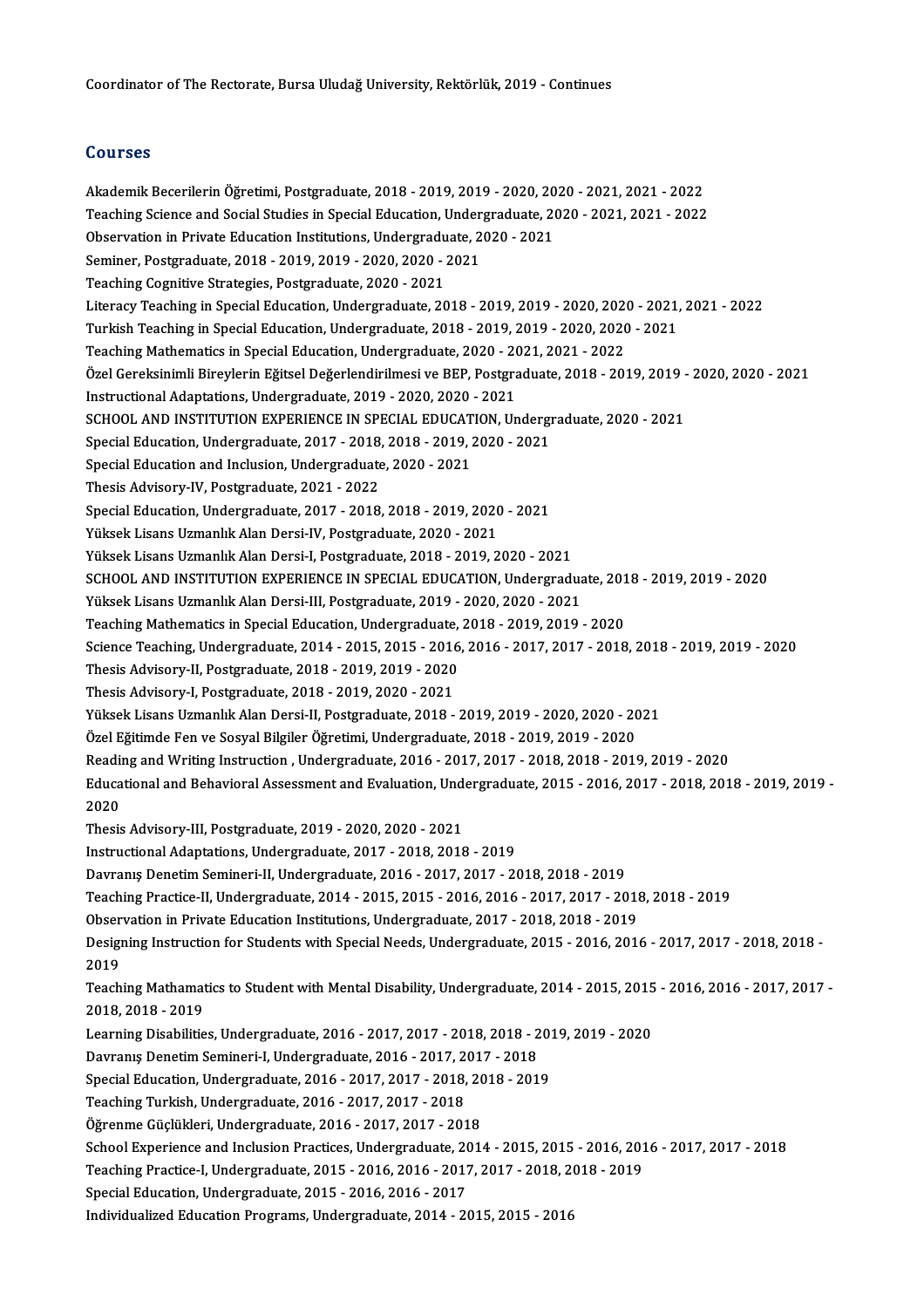İşitme ve Görme Yetersizliği, Undergraduate, 2016 - 2017

İşitme ve Görme Yetersizliği, Undergraduate, 2016 - 2017<br>EDUCATIONAL TECHNOLOGIES AND MATERIAL DESIGN FOR THE MENTAL DISABLED, Undergraduate, 2015 - 2016,<br>2016 - 2017 İşitme ve Gör<br>EDUCATIONA<br>2016 - 2017<br>Special Educa EDUCATIONAL TECHNOLOGIES AND MATERIAL<br>2016 - 2017<br>Special Education, Undergraduate, 2015 - 2016<br>Teaching Life Sciences and Social Sciences, Unde

2016 - 2017<br>Special Education, Undergraduate, 2015 - 2016<br>Teaching Life Sciences and Social Sciences, Undergraduate, 2015 - 2016

INDIVIDUALIZEDEDUCATIONAL PLANSANDTEACHING,Undergraduate,2015 -2016

### **Jury Memberships**

**Jury Memberships**<br>PhD Thesis Monitoring Committee Member, PhD Thesis Monitoring Committee Member, Bursa Uludağ Üniversitesi, June,<br>2022 yary<br>PhD T<br>2022 PhD Thesis Monitoring Committee Member, PhD Thesis Monitorial<br>2022<br>Doctorate, Doctorate, Bursa Uludağ Üniversitesi, March, 2022<br>PhD Thesis Monitoring Committee Member, PhD Thesis Monito 2022<br>Doctorate, Doctorate, Bursa Uludağ Üniversitesi, March, 2022<br>PhD Thesis Monitoring Committee Member, PhD Thesis Monitoring Committee Member, Bursa Uludağ Üniversitesi,<br>Januam: 2022 Doctorate, Doc<br>PhD Thesis Mo<br>January, 2022<br>PhD Thesis Mo PhD Thesis Monitoring Committee Member, PhD Thesis Monitoring Committee Member, Bursa Uludağ Üniversitesi,<br>January, 2022<br>PhD Thesis Monitoring Committee Member, PhD Thesis Monitoring Committee Member, Bursa Uludağ Üniversi January, 2022<br>PhD Thesis Monitoring Committee Member, PhD Thesis Monitoring Committee Member, Bursa Uludağ Üniversitesi,<br>January, 2022 PhD Thesis Monitoring Committee Member, PhD Thesis Monitoring<br>January, 2022<br>Doctorate, Doctorate, Orta Doğu Teknik Üniversitesi, August, 2021<br>Pest Craduate, Best Craduate, Nesmettin Erbelian Üniversitesi, July January, 2022<br>Doctorate, Doctorate, Orta Doğu Teknik Üniversitesi, August, 2021<br>Post Graduate, Post Graduate, Necmettin Erbakan Üniversitesi, July, 2021<br>PhD Thesis Monitering Committee Member, PhD Thesis Monitering Comm Doctorate, Doctorate, Orta Doğu Teknik Üniversitesi, August, 2021<br>Post Graduate, Post Graduate, Necmettin Erbakan Üniversitesi, July, 2021<br>PhD Thesis Monitoring Committee Member, PhD Thesis Monitoring Committee Member, Bur Post G<br>PhD T<br>2021<br>PhD T PhD Thesis Monitoring Committee Member, PhD Thesis Monitoring Committee Member, Bursa Uludağ Üniversitesi, Jun<br>2021<br>PhD Thesis Monitoring Committee Member, PhD Thesis Monitoring Committee Member, Orta Doğu Teknik Üniversit 2021<br>PhD Thesis Monitoring Committee Member, PhD Thesis Monitoring Committee Member, Orta Doğu Teknik Üniversitesi,<br>June, 2021 PhD Thesis Monitoring Committee Member, PhD Thesis Monitoring Committee Member, Orta Doğu Teknik Üniversitesi,<br>June, 2021<br>PhD Thesis Monitoring Committee Member, PhD Thesis Monitoring Committee Member, Orta Doğu Teknik Üni June, 2021<br>PhD Thesis Monit<br>December, 2020<br>PhD Thesis Monit PhD Thesis Monitoring Committee Member, PhD Thesis Monitoring Committee Member, Orta Doğu Teknik Üniversi<br>December, 2020<br>PhD Thesis Monitoring Committee Member, PhD Thesis Monitoring Committee Member, Bursa Uludağ Üniversi December, 2020<br>PhD Thesis Monit<br>December, 2019<br>PhD Thesis Monit PhD Thesis Monitoring Committee Member, PhD Thesis Monitoring Committee Member, Bursa Uludağ Üniversitesi,<br>December, 2019<br>PhD Thesis Monitoring Committee Member, PhD Thesis Monitoring Committee Member, Orta Doğu Teknik Üni December, 2019<br>PhD Thesis Monitoring Committee Member, PhD Thesis Monitoring Committee Member, Orta Doğu Teknik Üniversitesi,<br>June, 2019 PhD Thesis Monitoring Committee Member, PhD Thesis Monitoring Committee Member, Orta Doğu Teknik Üniversitesi,<br>June, 2019<br>PhD Thesis Monitoring Committee Member, PhD Thesis Monitoring Committee Member, Orta Doğu Teknik Üni June, 2019<br>PhD Thesis Monit<br>December, 2018<br>PhD Thesis Monit PhD Thesis Monitoring Committee Member, PhD Thesis Monitoring Committee Member, Orta Doğu Teknik Üniversitesi,<br>December, 2018<br>PhD Thesis Monitoring Committee Member, PhD Thesis Monitoring Committee Member, Orta Doğu Teknik December, 2018<br>PhD Thesis Monitoring Committee Member, PhD Thesis Monitoring Committee Member, Orta Doğu Teknik Üniversitesi,<br>June, 2018 PhD Thesis Monitoring Committee Member, PhD Thesis Monitoring Committee Member, Orta Doğu Teknik Üniversitesi,<br>June, 2018<br>PhD Thesis Monitoring Committee Member, PhD Thesis Monitoring Committee Member, Orta Doğu Teknik Üni June, 2018<br>PhD Thesis Mo<br>January, 2018<br>PhD Thesis Mo PhD Thesis Monitoring Committee Member, PhD Thesis Monitoring Committee Member, Orta Doğu Teknik Üniversitesi,<br>January, 2018<br>PhD Thesis Monitoring Committee Member, PhD Thesis Monitoring Committee Member, Orta Doğu Teknik January, 20<br>PhD Thesis<br>June, 2017<br>PhD Thesis PhD Thesis Monitoring Committee Member, PhD Thesis Monitoring Committee Member, Orta Doğu Teknik Üniversitesi,<br>June, 2017<br>PhD Thesis Monitoring Committee Member, PhD Thesis Monitoring Committee Member, Orta Doğu Teknik Üni June, 2017<br>PhD Thesis Monitoring Committee Member, PhD Thesis Monitoring Committee Member, Orta Doğu Teknik Üniversitesi,<br>January, 2017

### Articles Published in Other Journals

rticles Published in Other Journals<br>I. The Analysis of Instructional Behavior of Inclusive Classroom Teachers in Science Classes<br>Kurt M The An<br>The An<br>Kurt M. The Analysis of Instructional Behavior of Inclusive Classroom Teachers in Science Classes<br>Kurt M.<br>Gazi Üniversitesi Kastamonu Eğitim Dergisi, vol.30, no.2, pp.440-450, 2022 (National Refreed University Journal)<br>Örel Eğitim

Kurt M.<br>Gazi Üniversitesi Kastamonu Eğitim Dergisi, vol.30, no.2, pp.440-450, 2022 (National Refreed University Journal)<br>II. Özel Eğitim Araştırmaları İçin Alternatif Bir Araştırma Deseni: Denekler Arası Eş Zamanlı Olm Gazi Üniversitesi Kastamonu Eğiti<br>Özel Eğitim Araştırmaları İçin<br>Çoklu Başlama Düzeyi Deseni<br>KUPT M II. Özel Eğitim Araştırmaları İçin Alternatif Bir Araştırma Deseni: Denekler Arası Eş Zamanlı Olmayan<br>Çoklu Başlama Düzeyi Deseni<br>KURTM.

Bursa Uludağ Üniversitesi Eğitim Fakültesi Dergisi, vol.32, no.1, pp.193-206, 2019 (Other Refereed National Journals)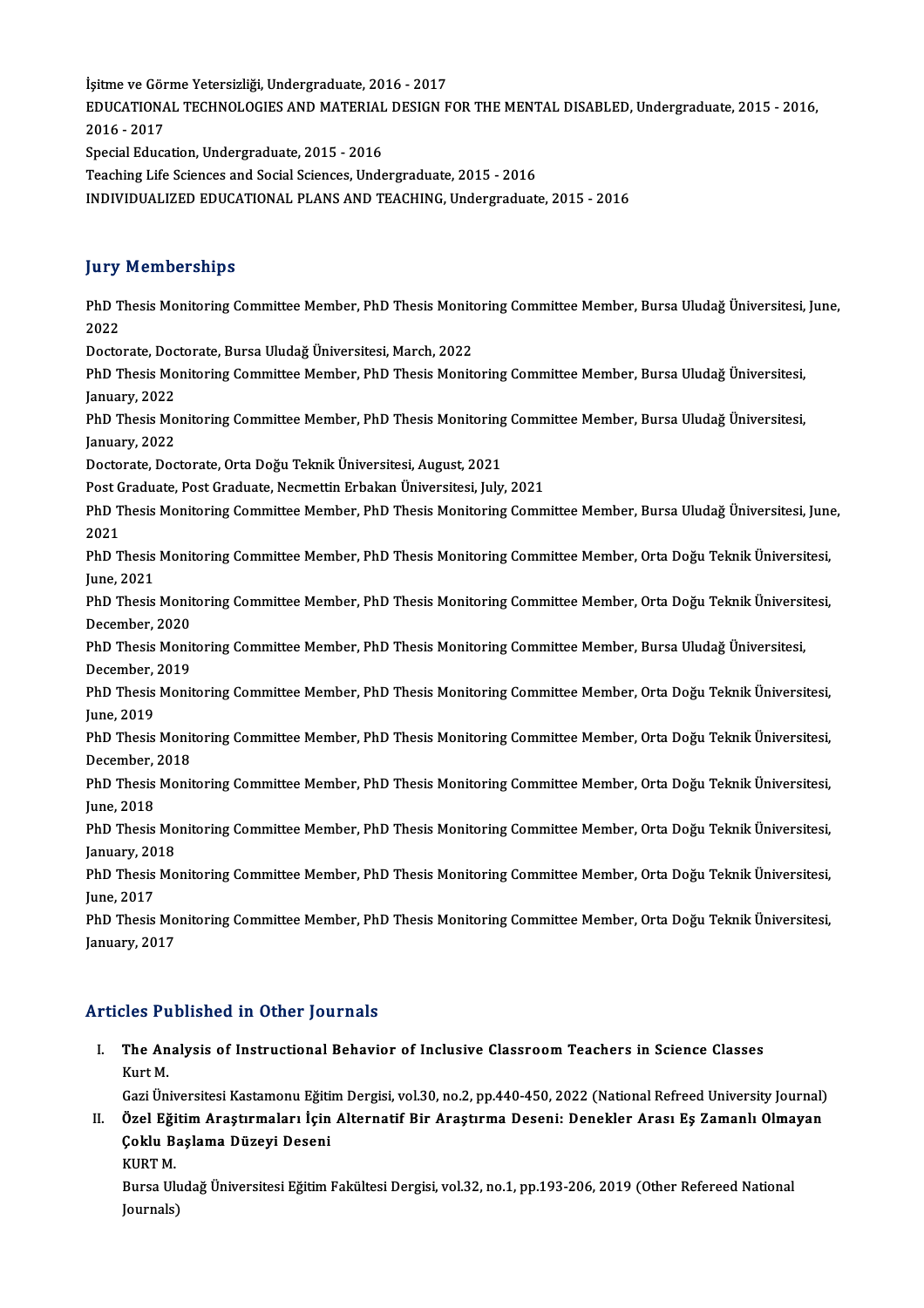### Books&Book Chapters

## ooks & Book Chapters<br>I. Individualization of Instruction and Individualized Education Programs<br>Kurt M Individ<br>Individ<br>Kurt M.

Individualization of Instruction and Individualized Education Programs<br>Kurt M.<br>in: Special Education and Inclusion, Arzu Doğanay Bilgi,Ömür Gürel Selimoğlu, Editor, Lisans Yayıncılık, İstanbul,<br>nn 177 200 2021 Kurt M.<br>in: Special Educatio<br>pp.177-209, 2021<br>Binoveallostinilm in: Special Education and Inclusion, Arzu Do<br>pp.177-209, 2021<br>II. Bireyselleştirilmiş Eğitim Programları<br>EUPT M

# pp.177-2<br><mark>Bireyse</mark>l<br>KURT M.<br>in: QluJ I

Bireyselleştirilmiş Eğitim Programları<br>KURT M.<br>in: Okul Psikolojik Danışmanlarına Yaygın Soprunlar İçin Yol Haritası, Ahu Arıcıoğlu, Filiz Gültekin, Editor, ASOS<br>YAYINI ARL Arliare nn 11 E1 2019. KURT M.<br>in: Okul Psikolojik Danışmanlarına Ya<br>YAYINLARI, Ankara, pp.11-51, 2019<br>Fen Bilsisi Öğretiminde Öğretim in: Okul Psikolojik Danışmanlarına Yaygın Soprunlar İçin Yol Haritası, Ahu Arıc<br>11. YAYINLARI, Ankara, pp.11-51, 2019<br>III. Fen Bilgisi Öğretiminde Öğretim Uyarlamaları ve Öğretim Etkinlikleri

## YAYINLA<br>Fen Bilg<br>KURT M.<br>in: Özel E Fen Bilgisi Öğretiminde Öğretim Uyarlamaları ve Öğretim Etkinlikleri<br>KURT M.<br>in: Özel Eğitimde Fen ve Sosyal Bilgiler Öğretimi, Hasan Avcıoğlu, Editor, Eğiten Kitap, Ankara, pp.47-85, 2018<br>Cörme Yetersizliği Olan Birovlard

## KURT M.<br>in: Özel Eğitimde Fen ve Sosyal Bilgiler Öğretimi, Hasan Avcıoğlu, Edi<br>IV. Görme Yetersizliği Olan Bireylerde Resim-İş/Sanat Öğretimi<br>KURT M. in: Özel E<br>Görme Y<br>KURT M.<br>in: Özel E

Görme Yetersizliği Olan Bireylerde Resim-İş/Sanat Öğretimi<br>KURT M.<br>in: Özel Eğitimde Sanatsal Becerilerin Öğretimi, Özlem Toper-Korkmaz, Editor, Vize Akademik, Ankara, pp.247-253, KURT<br>in: Öze<br>2018 in: Özel Eğitimde Sanatsal Becerilerin Öğretimi, Özlem 1<br>2018<br>V. Görme Yetersizliği Olan Bireyler ve Özel Eğitim<br>KUPT M

2018<br>Görme Y<br>KURT M.<br>in: Özel E

Görme Yetersizliği Olan Bireyler ve Özel Eğitim<br>KURT M.<br>in: Özel Eğitimde Teknoloji Destekli Öğretim, Özge Özdemir, Editor, Vize Akademik, Ankara, pp.165-182, 2018<br>Yanılandırmasılık Kuramı

- KURT M.<br>in: Özel Eğitimde Teknoloji De<br>VI. Yapılandırmacılık Kuramı<br>KURT M. in: Özel E<br><mark>Yapılan</mark><br>KURT M.<br>in: Öğren
	-

Yapılandırmacılık Kuramı<br>KURT M.<br>in: Öğrenme - Öğretme Kuramları ve Uygulamadaki Yansımaları, Gülay Ekici, Editor, PEGEM AKADEMİ, Ankara,<br>nn 929 955-2016 KURT M.<br>in: Öğrenme - Öğre<br>pp.828-855, 2016<br>Comnuebension in: Öğrenme - Öğretme Kuramları ve Uygulamadaki Yansımaları, Gülay Ekici, Editor, PEGEM AKADEMİ, Ankara<br>pp.828-855, 2016<br>VII. Comprehension Skills of Students with Learning Disabilities and Comprehensibility of Textbook<br>Co

## pp.828-8<br>Comprel<br>Content<br><sup>Kunt M</sup> Compre<br>Conten<br>Kurt M.<br>in: Deve

Kurt M.<br>in: Developments in Educational Sciences, Recep Efe,İrina Koleva,Emin Atasoy,İsa Cürebal, Editor, St. Kliment Ohridski University Press, Sofija, pp.65-75, 2016

### Refereed Congress / Symposium Publications in Proceedings

efereed Congress / Symposium Publications in Proceedings<br>I. Bireyselleştirilmiş Eğitim Planları (Bep) Geliştirilme Süreci Ve Çevresel Değerlendirme<br>KUPTM need ex<br>Bireysel<br>KURT M. Bireyselleştirilmiş Eğitim Planları (Bep) Geliştirilme Süreci Ve Ç<br>KURT M.<br>10. Ulusal Özel Eğitim Öğrenci Kongresi, Turkey, 18 - 20 December 2020<br>ÖZEL EĞİTİM VE PEHAPİLİTASYON MERKEZI ERİNDEKİ PİREYSE

KURT M.<br>10. Ulusal Özel Eğitim Öğrenci Kongresi, Turkey, 18 - 20 December 2020<br>II. ÖZEL EĞİTİM VE REHABİLİTASYON MERKEZLERİNDEKİ BİREYSELLEŞTİRİLMİŞ EĞİTİM PLANI 10. Ulusal Özel Eğitim Öğrenci Kongresi, Turkey, 18 - 20 December 2020<br>ÖZEL EĞİTİM VE REHABİLİTASYON MERKEZLERİNDEKİ BİREYSELLEŞTİRİLI<br>GELİŞTİRME SÜRECİNİN ÖĞRETMEN GÖRÜŞLERİ ÜZERİNDEN İNCELENMESİ<br>CenelM, KURTM, ARSLAN ARM ÖZEL EĞİTİM VE REHABİLİTASYON N<br>GELİŞTİRME SÜRECİNİN ÖĞRETMEN<br>Genel M., KURT M., ARSLAN ARMUTCU O.<br>20 Hlugal Özel Eğitim Kongresi Turkov 1 GELİŞTİRME SÜRECİNİN ÖĞRETMEN GÖRÜŞLERİ ÜZERİ<br>Genel M., KURT M., ARSLAN ARMUTCU O.<br>30. Ulusal Özel Eğitim Kongresi, Turkey, 16 - 18 October 2020<br>Görme Engelli Öğrengilere Kounesturme Yoluyla Eğitim

- Genel M., KURT M., ARSLAN ARMUTCU O.<br>30. Ulusal Özel Eğitim Kongresi, Turkey, 16 18 October 2020<br>III. Görme Engelli Öğrencilere Kaynaştırma Yoluyla Eğitim Verilen Sınıflardaki Sınıf Öğretmenlerinin Fen 30. Ulusal Özel Eğitim Kongresi, Turkey, 16 - 18 October 2020<br>Görme Engelli Öğrencilere Kaynaştırma Yoluyla Eğitim Verilen Sınıflardaki Sınıf Öğretmenlerinin<br>ve Teknoloji Derslerindeki Öğretim Davranışlarının Etkili Sınıf Görme Enge<br>ve Teknoloji<br>İncelenmesi<br><sup>VIDT M</sup> <mark>ve Tekn</mark><br>İnceleni<br>KURT M.<br>24 Hurs **İncelenmesi**<br>KURT M.<br>24. Ulusal Özel Eğitim Kongresi, Edirne, Turkey, 25 - 27 September 2017
	-

IV. Görme Engel iler Öğretmenliği Son Sınıf Öğrencilerinin Öğretmenlik Uygulaması Dersi Kapsamında 24. Ulusal Özel Eğitim Kongresi, Edirne, Turkey, 25 - 27 September 2017<br>Görme Engelliler Öğretmenliği Son Sınıf Öğrencilerinin Öğretmenlik Uygulaması<br>Gerçekleştirdikleri Rehberlik ve Araştırma Merkezi Gözlemine İlişkin Gör Görme Engelliler Öğretmenliği Son Sıı<br>Gerçekleştirdikleri Rehberlik ve Araşı<br>ARSLAN ARMUTCU O., KURT M., ATBAŞI Z.<br>24 Hlucel Örel Fğitim Kongresi Edirne Tu Gerçekleştirdikleri Rehberlik ve Araştırma Merkezi Gözlemine İl<br>ARSLAN ARMUTCU O., KURT M., ATBAŞI Z.<br>24. Ulusal Özel Eğitim Kongresi, Edirne, Turkey, 25 - 27 September 2014<br>Net Tutma Bohbori Kullanarak Dors Notu Tutmanın

24. Ulusal Özel Eğitim Kongresi, Edirne, Turkey, 25 - 27 September 2014

ARSLAN ARMUTCU O., KURT M., ATBAŞI Z.<br>24. Ulusal Özel Eğitim Kongresi, Edirne, Turkey, 25 - 27 September 2014<br>V. Not Tutma Rehberi Kullanarak Ders Notu Tutmanın Üniversite Öğrencilerinin Ders Başarıları<br>Üzerindeki Etki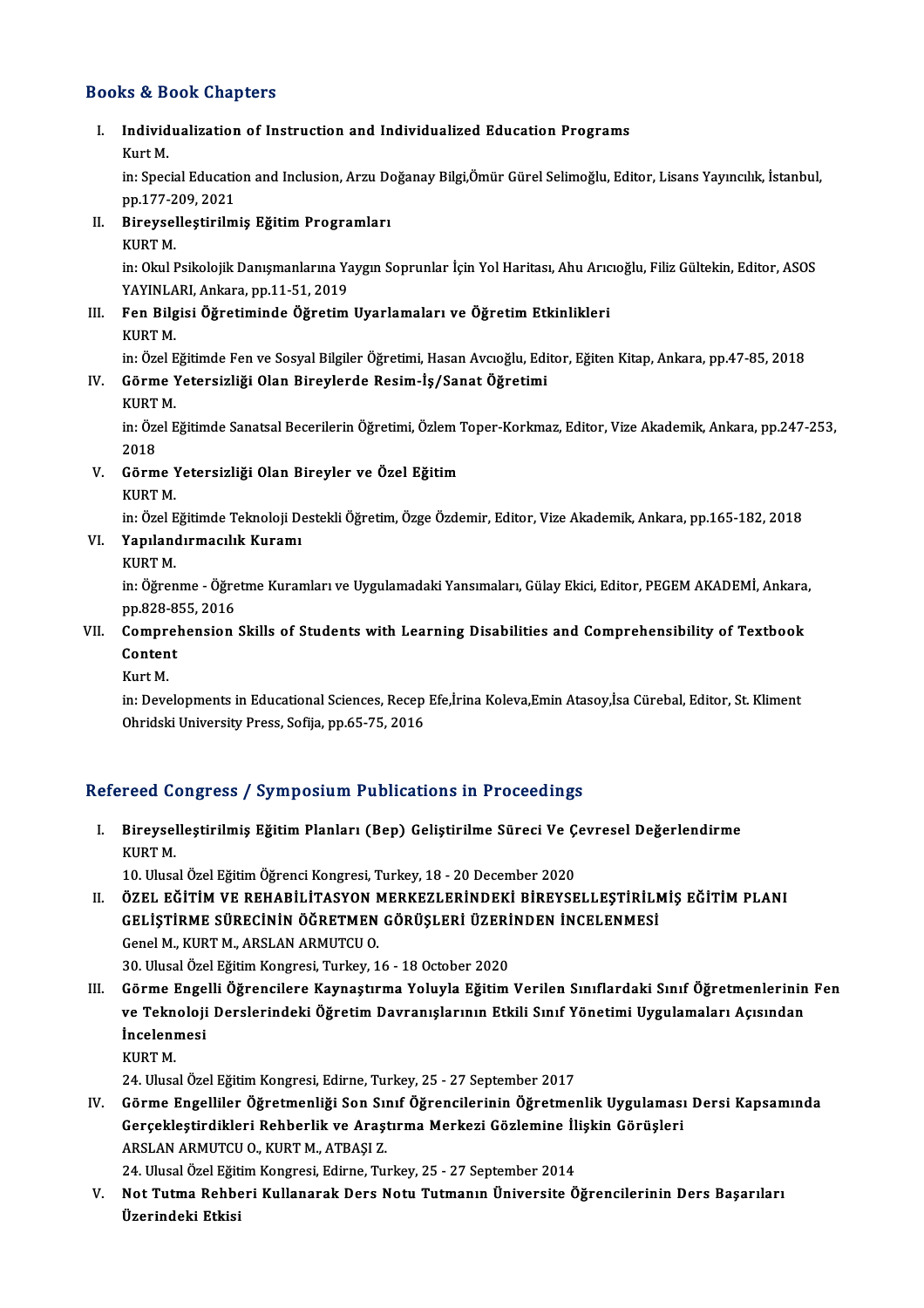TUNCER A.T., KURT M.

20.UlusalÖzelEğitimKongresi,Gaziantep,Turkey,21 -23October 2010

TUNCER A. T. , KURT M.<br>20. Ulusal Özel Eğitim Kongresi, Gaziantep, Turkey, 21 - 23 October 2010<br>VI. – Zihin Engelli Öğrencilere Çarpma İşlemlerinin Öğretiminde Doğrudan Öğretim Modeli ve Oku-Yap-<br>Karalastır Yöntemi İle Sun 20. Ulusal Özel Eğitim Kongresi, Gaziantep, Turkey, 21 - 23 October 2010<br>Zihin Engelli Öğrencilere Çarpma İşlemlerinin Öğretiminde Doğrudan Öğretim Modeli ve Oku-Ya<br>Karşılaştır Yöntemi İle Sunulan Öğretiminin Etkililikleri Zihin Engelli Öğrencilere Çarpm<br>Karşılaştır Yöntemi İle Sunulan<br>TUNCER A.T., KURT M., KANBUR S.<br>19 Ulucal Özel Fğitim Kongresi Muğ Karşılaştır Yöntemi İle Sunulan Öğretiminin Etkililiklerinin ve Verimliliklerinin Karşılaştırılması<br>TUNCER A. T. , KURT M., KANBUR S.<br>19. Ulusal Özel Eğitim Kongresi, Muğla, Turkey, 22 - 24 October 2009

TUNCER A. T. , KURT M., KANBUR S.<br>19. Ulusal Özel Eğitim Kongresi, Muğla, Turkey, 22 - 24 October 2009<br>VII. Ders Kitaplarında Yer alan ve Yeniden Yapılandırılmış Metinlerin Az Gören, Kör ve Görme<br>Vetersizliğinden Etkilenme 19. Ulusal Özel Eğitim Kongresi, Muğla, Turkey, 22 - 24 October 2009<br>Ders Kitaplarında Yer alan ve Yeniden Yapılandırılmış Metinlerin Az Gören, Kör ve Görme<br>Yetersizliğinden Etkilenmemiş Öğrencilerin Okuduğunu Anlama Düzey Ders I<br>Yeters<br>Etkisi Yetersizliğinden Etki<br>Etkisi<br>KURT M., TUNCER A. T.<br>19. Ulucal Özel Eğitim K Etkisi<br>KURT M., TUNCER A. T.<br>18. Ulusal Özel Eğitim Kongresi, Konya, Turkey, 13 - 15 November 2008<br>Özel Özel Eğitim Kurumlarında İslayesi Değerlendirme Uygulam

KURT M., TUNCER A. T.<br>18. Ulusal Özel Eğitim Kongresi, Konya, Turkey, 13 - 15 November 2008<br>VIII. Özel Özel Eğitim Kurumlarında İşlevsel Değerlendirme Uygulama Örneği<br>seylan g., KURT M., aygün h. 18. Ulusal Özel Eğitim Kongr<br>Özel Özel Eğitim Kurumla<br>seylan g., KURT M., aygün h.<br>15. Ulusal Özel Eğitim Kongr 15.UlusalÖzelEğitimKongresi,Ankara,Turkey,17 -19November 2005

### Supported Projects

ArslanArmutcuO.,KurtM.,TUBITAKProject,SINIRTANIMAYANBİLİM,2018 -2019 Bupported Frojeces<br>Arslan Armutcu O., Kurt M., TUBITAK Project, SINIR TANIMAYAN BİLİM, 2018 - 2019<br>Kurt M., Ülger B. B. , Çepni S., Ormancı Ü., Kozaklı Ülger T., TUBITAK Project, Okul Çapı Zenginleştirme Modelinin Fen Arslan Armutcu O., Kurt M., TUBITAK Project, SINIR TANIMAYAN BİLİM, 2018 - 201<br>Kurt M., Ülger B. B. , Çepni S., Ormancı Ü., Kozaklı Ülger T., TUBITAK Project, Okul Ç.<br>Alanındaki BİLSEM Öğretmenlerinin Profesyonel Gelişimle Alanındaki BİLSEM Öğretmenlerinin Profesyonel Gelişimlerine Etkisi, 2018 - 2018<br>Scientific Refereeing

Scie**ntific Refereeing**<br>TUBITAK Project, 2209-A - Üniversite Öğrencileri Araştırma Projeleri Destekleme Programı, Suleyman Demirel<br>University Turkey, Marsh 2022 UULIVERSITY<br>TUBITAK Project, 2209-A - Ünive<br>University, Turkey, March 2022<br>TUBITAK Project, 2200-A - Ünive TUBITAK Project, 2209-A - Üniversite Öğrencileri Araştırma Projeleri Destekleme Programı, Suleyman Demirel<br>University, Turkey, March 2022<br>TUBITAK Project, 2209-A - Üniversite Öğrencileri Araştırma Projeleri Destekleme Prog University, Ti<br>TUBITAK Pro<br>March 2022<br>TUBITAK Pro TUBITAK Project, 2209-A - Üniversite Öğrencileri Araştırma Projeleri Destekleme Programı, Bayburt University, Turke<br>March 2022<br>TUBITAK Project, 2209-A - Üniversite Öğrencileri Araştırma Projeleri Destekleme Programı, Istan March 2022<br>TUBITAK Project, 220<br>Turkey, March 2022<br>TUBITA*V* Project 220 TUBITAK Project, 2209-A - Üniversite Öğrencileri Araştırma Projeleri Destekleme Programı, Istanbul Aydin Unive<br>Turkey, March 2022<br>TUBITAK Project, 2209-A - Üniversite Öğrencileri Araştırma Projeleri Destekleme Programı, Ag Turkey, March 2022<br>TUBITAK Project, 2209-A - Üniversite Öğrencileri Araştırma Projeleri Destekleme Programı, Agri Ibrahim Cecen<br>University, Turkey, March 2022 TUBITAK Project, 2209-A - Üniversite Öğrencileri Araştırma Projeleri Destekleme Programı, Agri Ibrahim Cecen<br>University, Turkey, March 2022<br>TUBITAK Project, 2209-A - Üniversite Öğrencileri Araştırma Projeleri Destekleme Pr University, T<br>TUBITAK Pro<br>March 2022<br>TUBITAK Pro TUBITAK Project, 2209-A - Üniversite Öğrencileri Araştırma Projeleri Destekleme Programı, Siirt University, Turkey,<br>March 2022<br>TUBITAK Project, 2209-A - Üniversite Öğrencileri Araştırma Projeleri Destekleme Programı, Barti March 2022<br>TUBITAK Pro<br>March 2022<br>Ministry of E TUBITAK Project, 2209-A - Üniversite Öğrencileri Araştırma Projeleri Destekleme Programı, Bartin University, Turkey,<br>March 2022<br>Ministry of Family and Social Policies, General Directorate of Special Education and Guidance March 2022<br>Ministry of Family and Social Policies, General Directorate of Special Education and Guidance Services, Turkey, February<br>2022 Ministry of Family and Social Policies, General Directorate of Special Education and Guida<br>2022<br>Çukurova Üniversitesi Eğitim Fakültesi Dergisi, Journal Indexed in ESCI, December 2021<br>CAZİ EĞİTİM EAKÜLTESİ DERGİSİ, National 2022<br>Çukurova Üniversitesi Eğitim Fakültesi Dergisi, Journal Indexed in ESCI, December<br>GAZİ EĞİTİM FAKÜLTESİ DERGİSİ, National Scientific Refreed Journal, June 2021<br>GAZİ EĞİTİM FAKÜLTESİ DERGİSİ, National Scientific Refree Çukurova Üniversitesi Eğitim Fakültesi Dergisi, Journal Indexed in ESCI, December 2<br>GAZİ EĞİTİM FAKÜLTESİ DERGİSİ, National Scientific Refreed Journal, June 2021<br>GAZİ EĞİTİM FAKÜLTESİ DERGİSİ, National Scientific Refreed J GAZİ EĞİTİM FAKÜLTESİ DERGİSİ, National Scientific Refreed Journal, June 2021<br>GAZİ EĞİTİM FAKÜLTESİ DERGİSİ, National Scientific Refreed Journal, March 2021<br>ULUDAĞ ÜNİVERSİTESİ EĞİTİM FAKÜLTESİ DERGİSİ, National Scientific GAZİ EĞİTİM FAKÜLTESİ DERGİSİ, National Scientific Refreed Journal, March 2021<br>ULUDAĞ ÜNİVERSİTESİ EĞİTİM FAKÜLTESİ DERGİSİ, National Scientific Refreed Journal, Fel<br>International Journal of Barrier Free Life and society, ULUDAĞ ÜNİVERSİTESİ EĞİTİM FAKÜLTESİ DERGİSİ, National Scientific Refreed Journal, February 2021<br>International Journal of Barrier Free Life and society, Other Indexed Journal, January 2021<br>ULUDAĞ ÜNİVERSİTESİ EĞİTİM FAKÜLT International Journal of Barrier Free Life and society, Other Indexed Journal, January 2021<br>ULUDAĞ ÜNIVERSİTESİ EĞİTİM FAKÜLTESİ DERGİSİ, National Scientific Refreed Journal, January 2021<br>Ankara Üniversitesi Eğitim Bilimle ULUDAĞÜNİVERSİTESİEĞİTİMFAKÜLTESİDERGİSİ,NationalScientificRefreed Journal,December 2017

### Edit Congress and SymposiumActivities